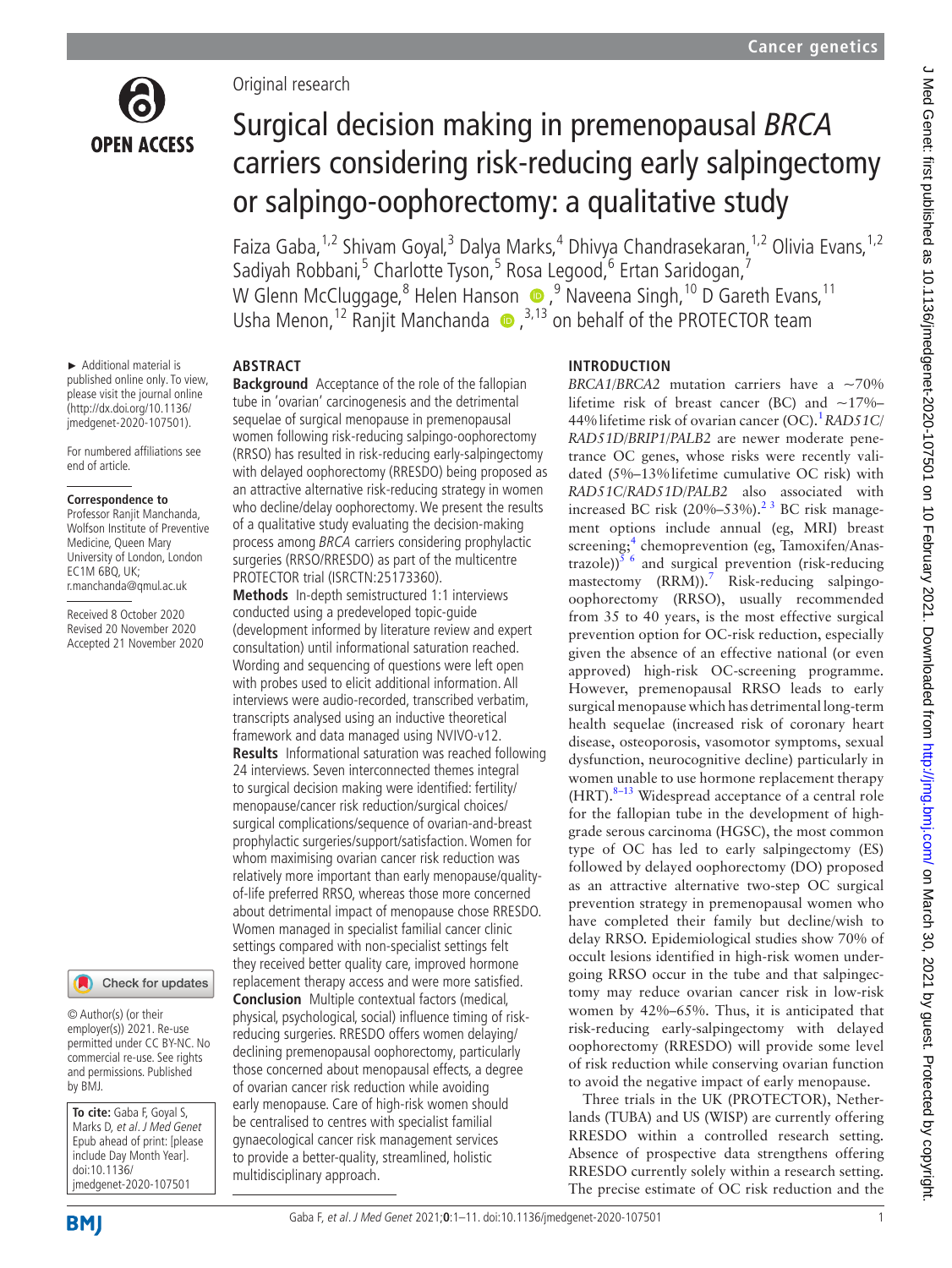long-term health outcomes associated with ES remain unclear. Salpingectomy will not prevent OC arising outside the tube. Residual fimbrial tissue (most HGSC arise from tubal fimbria) may remain implanted on the ovarian surface postsalpingectomy in  $9.8\%$  cases<sup>14</sup> and represents a possible site of malignant transformation. The natural history of different types of serous-tubal intraepithelial carcinoma (STIC), the precursor of tubal HGSC and rate-limiting step in OC development remain unknown.<sup>15</sup> STICs may not be precursors to all OC.<sup>16</sup> The longterm impact of salpingectomy on sexual function, endocrine function and menopause onset is unknown. Concerns remain regarding attrition from DO and uncertainties persist around cost effectiveness.<sup>[17](#page-9-9)</sup>

There is a paucity of qualitative data on the decision-making process for RRESDO in *BRCA* carriers.<sup>[18](#page-9-10)</sup> Limited data suggest that the seriousness of OC, family history (FH), previous BC, uncertainty around effect of ES and ease of decision to undergo RRSO are barriers to undergoing RRESDO.<sup>18</sup> The main facilitator is longer preservation of ovarian function.[18](#page-9-10) RRESDO appears acceptable particularly to women concerned about sexual dysfunction.<sup>[19](#page-9-11)</sup> Barriers to RRSO include early menopause, sexual dysfunction and loss of fertility; facilitators include FH, fear of dying, concurrent benign gynaecological issues, inef-fective screening and physician recommendation.<sup>[18 20–22](#page-9-10)</sup>

Current medical decision making encourages clinicians to respect patients' preferences and be guided by them for treatment decisions.<sup>23</sup> Policy makers and commissioners increasingly use qualitative data to inform guideline development and care pathways, as it enables care provision according to user insights by gaining a better understanding of, and reasons for the choices made. We report on the decision making of highrisk UK women undergoing/considering prophylactic surgery in the PROTECTOR trial (ISRCTN 25173360). This study aims to evaluate the decision-making process among *BRCA* carriers considering prophylactic surgeries. We offer novel insights for healthcare professionals providing decision support to *BRCA* carriers and for development of clinical management pathways for these women.

## **METHODS**

## **Study design**

Qualitative substudy nested within a multicentre, observational cohort trial (PROTECTOR: Preventing Ovarian Cancer through early Excision of Tubes and late Ovarian Removal, ISRCTN:25173360) with three arms: RRESDO; RRSO; no surgery.<sup>[24](#page-10-1)</sup> Premenopausal women (follicle stimulating hormone (FSH) levels<40), >30years, at increased risk of OC (*BRCA1/ BRCA2/RAD51C/RAD51D/BRIP1* carriers or due to a strong family history) were recruited to the PROTECTOR trial ([www.](www.protector.org.uk) [protector.org.uk](www.protector.org.uk)) through specialist high-risk familial cancer clinics (FCC), genetics, gynaecology/gynaecological oncology clinics. Exclusion criteria included being postmenopausal, previous bilateral salpingectomy or bilateral oophorectomy, pregnancy, future plan of childbearing (surgical arms only), prior OC/peritoneal malignancy, <12months from cancer treatment, OC suspicion at baseline. Participants self-selected their chosen study arm following informed counselling.

In-depth semistructured one-to-one telephone interviews were conducted (by FG) using a predeveloped topic-guide ([online supplemental material 1](https://dx.doi.org/10.1136/jmedgenet-2020-107501)). Topic-guide development was informed by a literature review and expert consultation. Wording and sequencing of questions were left open with probes used to elicit more information as appropriate. Questions were

refined following a pilot interview, and topics covered included: background (family structure, support network, occupation, hobbies); risk-reducing surgery for OC/BC prevention; health values; satisfaction-and-regret. Following informed consent, interviewees were recruited based on sociodemographics (age, ethnicity, marital status, postcode), parity, BC history, trial arm (RRESDO, RRSO, no surgery) and ascertainment location (highrisk FCC, gynaecology clinic, gynaecological oncology clinic, genetics clinic) to ensure adequate representation across the PROTECTOR cohort. Field notes were made, interviews audiorecorded and transcribed verbatim. Interviews were conducted (before OC prevention surgery) between November 2018 and October 2019 until data saturation was reached.

## **Data analysis**

Transcripts were analysed using a grounded-theory approach and data managed using NVIVO V.12 software. The analysis aimed to directly reflect the views and experiences of participants' and not those predetermined by the researchers. Two researchers (FG, SG) independently coded all transcripts, following a three-step process: open coding, axial coding and selective coding. Meaningful text was labelled starting with a line-by-line analysis (open coding). Open codes were categorised, grouping similar codes, refined and combined into larger themes (axial coding). Through multiple, iterative discussions, we reflected on potential relationships between codes within and across cases and developed an in-depth understanding of themes. Coding disagreements were resolved through discussion with further transcript review until reaching consensus. Transcripts were re-reviewed to ensure themes reflected the data and important ideas/views had not been missed/over-represented. Selective coding involved integrating and refining themes. Analysis was performed in parallel with data collection and finalised once theoretical saturation was reached.

# **RESULTS**

## **Participant characteristics**

Twenty-four women were interviewed, with no interview refusals. Participant characteristics are summarised in [table](#page-2-0) 1. Participants ranged from 34 to 46 years; 22 were Caucasian, 19 married, 4 nulliparous, 4 had previously BC themselves, 9 had undergone RRM, 14 were *BRCA1* carriers, 10 *BRCA2* carriers, 11 self-selected RRESDO, 7 RRSO and 6 no surgery. Interviews lasted  $40-70$  (mean=55) min.

## **Themes**

Seven themes pertinent to decision making emerged: fertility; menopause; cancer risk reduction: surgical choices; surgical complications; sequence of ovarian and breast prophylactic surgeries; support with decision making; satisfaction with treatment choices. [Table](#page-3-0) 2 summarises the facilitators and [table](#page-4-0) 3 the barriers per-theme and surgical prevention strategy. [Figure](#page-5-0) 1 maps the decision-making options for premenopausal *BRCA* carriers considering risk-reducing surgery.

# **Fertility**

ID-03 (RRESDO-arm): 'I just think because I know that I've completed my family and I don't want these old tubes anymore anyway, I just see it [surgery] as being something positive that I can do for myself, to hopefully reduce my risk of cancer.'

Fertility was an important consideration for all women. For 18 women choosing surgery (RRESDO/RRSO), 16 completed childbearing and two didn't want children. Once fertility was not a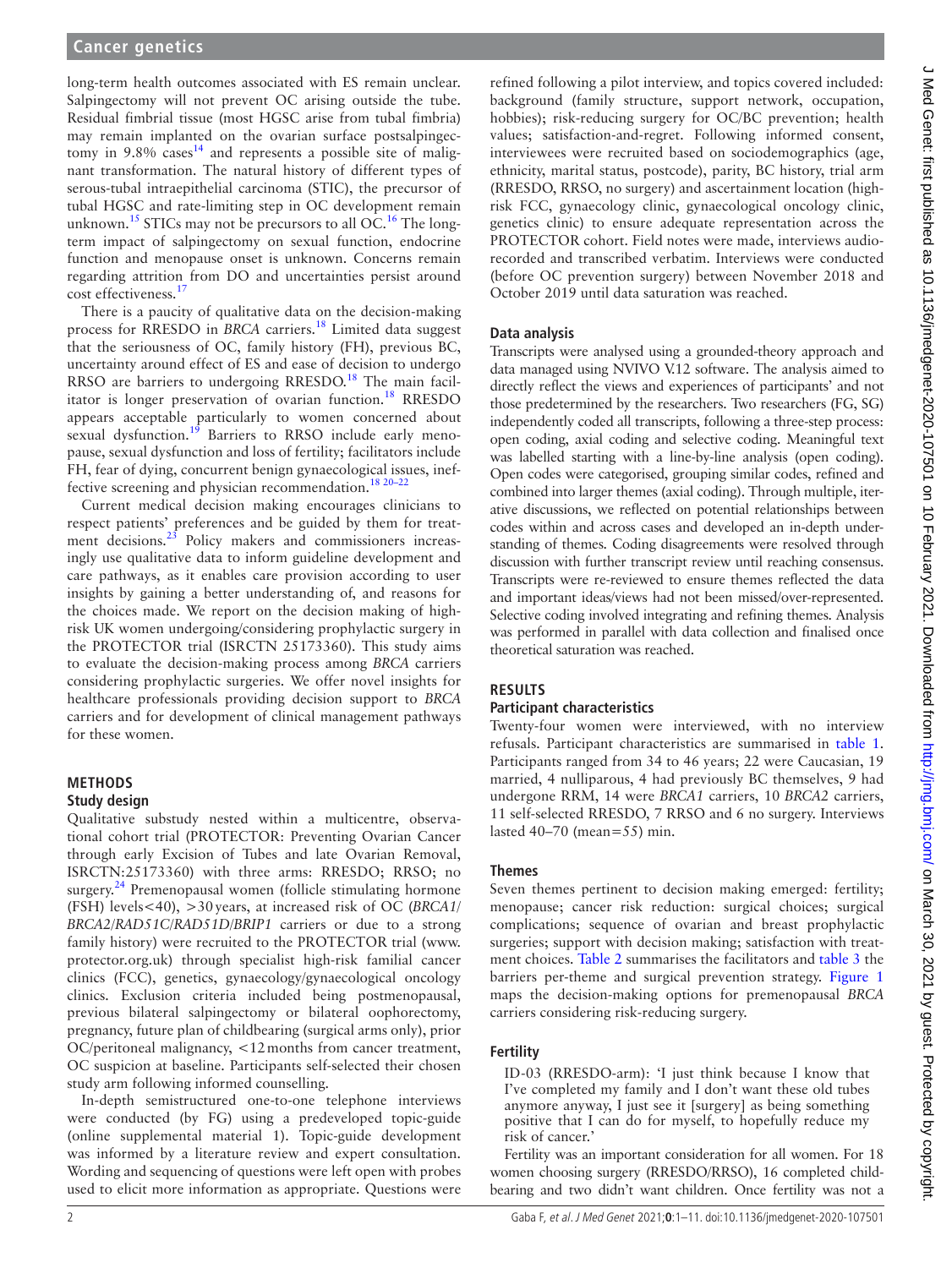| Table 1     |            | Participant characteristics                                                         |           |                       |         |                   |                        |               |                             |                             |                            |               |
|-------------|------------|-------------------------------------------------------------------------------------|-----------|-----------------------|---------|-------------------|------------------------|---------------|-----------------------------|-----------------------------|----------------------------|---------------|
| $\supseteq$ | Study arm  | Age (years)                                                                         | Ethnicity | <b>Marital status</b> | Parity  | Carrier status    | Personal history of BC | <b>RRM</b>    | Number of relatives with OC | Number of relatives with BC | Ascertainment              | Postcode      |
| $D-01$      | No surgery | $\overline{a}$                                                                      | Caucasian | Single                | $\circ$ | BRCA1             | $\frac{1}{2}$          | Yes           | 0                           | 1 SDR                       | High-risk FCC              | London        |
| $ID-02$     | RRSO       | $\frac{1}{2}$                                                                       | Caucasian | Married               | $\circ$ | BRCA <sub>2</sub> | $\tilde{z}$            | Yes           | $\circ$                     | IFDR, 1SDR                  | High-risk FCC              | Essex         |
| $ID-03$     | RRESDO     | 57                                                                                  | Caucasian | Married               | $\sim$  | BRCA <sub>2</sub> | $\geq$                 | $\geq$        | 1 SDR                       | 1 FDR, 1 SDR                | High-risk FCC              | Essex         |
| ID-04       | RRSO       | $\frac{6}{5}$                                                                       | Caucasian | Married               | $\circ$ | BRCA1             | $\tilde{z}$            | $\tilde{z}$   | $\circ$                     | $\circ$                     | High-risk FCC              | London        |
| ID-05       | RRESDO     | 43                                                                                  | Caucasian | Single                | $\sim$  | BRCA1             | $\frac{1}{2}$          | $\frac{1}{2}$ | 1 SDR                       | 3 SDR                       | High-risk FCC              | London        |
| ID-06       | RRESDO     | $\frac{8}{3}$                                                                       | Caucasian | Married               |         | BRCA1             | $\tilde{z}$            | Yes           | $\circ$                     | 3 SDR                       | High-risk FCC              | Sussex        |
| $ID-07$     | No-surgery | 36                                                                                  | Asian     | Single                |         | BRCA1             | $\frac{1}{2}$          | $\geq$        | 1 SDR                       | 3 SDR                       | High-risk FCC              | London        |
| $ID-08$     | RRESDO     | 46                                                                                  | Caucasian | Married               |         | BRCA <sub>2</sub> | $\tilde{z}$            | Yes           | $\circ$                     | 1 FDR, 1 SDR                | High-risk FCC              | Cambridge     |
| ID-09       | RRESDO     | 39                                                                                  | Caucasian | Married               |         | BRCA1             | $\frac{1}{2}$          | Yes           | 1 SDR<br>1 FDR, 1           | 1 FDR                       | High-risk FCC              | London        |
| $ID-10$     | No-surgery | 39                                                                                  | Caucasian | Married               | 0       | BRCA1             | $\tilde{z}$            | $\tilde{z}$   | 1 SDR                       | 1 FDR                       | High-risk FCC              | London        |
| $ID-11$     | RRESDO     | 55                                                                                  | Caucasian | Married               |         | BRCA <sub>2</sub> | $\geq$                 | $\geq$        | 1 FDR                       | $\circ$                     | High-risk FCC              | Hertfordshire |
| $D-12$      | No-surgery | 36                                                                                  | Caucasian | Married               |         | BRCA1             | å                      | å             | 2 SDR                       | 1 SDR                       | High-risk FCC              | London        |
| $ID-13$     | RRSO       | 45                                                                                  | Caucasian | Married               |         | BRCA <sub>2</sub> | $\frac{1}{2}$          | Yes           | $\circ$                     | $\circ$                     | General gynaecology clinic | Durham        |
| ID-14       | No-surgery | 38                                                                                  | Caucasian | Married               |         | BRCA1             | Yes <sup>*</sup>       | Not           | $\circ$                     | $\circ$                     | High-risk FCC              | London        |
| $ID-15$     | RRESDO     | 38                                                                                  | Caucasian | Married               |         | BRCA <sub>2</sub> | $\frac{1}{2}$          | $\frac{1}{2}$ | $\circ$                     | $\circ$                     | High-risk FCC              | Hertfordshire |
| $ID-16$     | RRESDO     | $\overline{4}$                                                                      | Caucasian | Married               |         | BRCA <sub>2</sub> | $\geq$                 | $\geq$        | 2 SDR                       | 1 SDR                       | High-risk FCC              | Hampshire     |
| $ID-17$     | RRESDO     | 39                                                                                  | Caucasian | Married               |         | BRCA1             | Yes#                   | Not           | $\circ$                     | $\circ$                     | GO dinic                   | Newport       |
| $ID-18$     | RRESDO     | $\ddot{4}$                                                                          | Caucasian | Single                |         | BRCA <sub>2</sub> | $\geq$                 | Yes           | $\circ$                     | I FDR, 2 SDR                | High-risk FCC              | London        |
| $ID-19$     | No surgery | 34                                                                                  | Caucasian | Married               |         | BRCA1             | $\geq$                 | $\geq$        | $\circ$                     | 1 SDR                       | Genetics clinic            | Surrey        |
| $ID-20$     | RRSO       | 46                                                                                  | Asian     | Married               |         | BRCA1             | å                      | $\frac{1}{2}$ | 1 FDR, 2 SDR                | 2 SDR                       | GO dinic                   | Aberdeen      |
| $ID-21$     | RRESDO     | 44                                                                                  | Caucasian | Married               |         | BRCA <sub>2</sub> | Yes*                   | Yess          | 1 FDR                       | 1 FDR, 1 SDR                | GO dinic                   | Devon         |
| $ID-22$     | RRSO       | 39                                                                                  | Caucasian | Married               |         | BRCA <sub>2</sub> | å                      | å             | 0                           | 1 FDR                       | GO dinic                   | Liverpool     |
| $ID-23$     | RRSO       | 40                                                                                  | Caucasian | Single                |         | BRCA1             | $\geq$                 | $\frac{1}{2}$ | 1 FDR, 1SDR                 | $\circ$                     | High-risk FCC              | Surrey        |
| $ID-24$     | RRSO       | $\overline{4}$                                                                      | Caucasian | Married               |         | BRCA1             | ¥es#                   | Yes $*_{\S}$  | $\circ$                     | 2 FDR                       | General gynaecology clinic | Cleveland     |
|             |            | *Oestrogen receptor positive breast cancer.<br>+Bilateral therapeutic mastectomies. |           |                       |         |                   |                        |               |                             |                             |                            |               |

3

‡Triple negative breast cancer.

<span id="page-2-0"></span>#Triple negative breast cancer.

§Unilateral therapeutic mastectomy followed by contralateral risk reducing mastectomy.

reducing salpingo-oophorectomy; SDR, second degree relative.

BC, breast cancer; FCC, familial cancer clinic; FDR, first degree relative; GQ, gynaecological oncological oncology, OC, ovarian cancer; RRESDO, risk-reducing early salpingectomy with delayed oophorectomy; RRM, risk-reduci

§Unilateral therapeutic mastectomy followed by contralateral risk reducing mastectomy.<br>BC, breast cancer; FCC, familial cancer clinic; FDR, first degree relative; GO, gynaecological oncology; OC, ovarian cancer; RRESDO, ri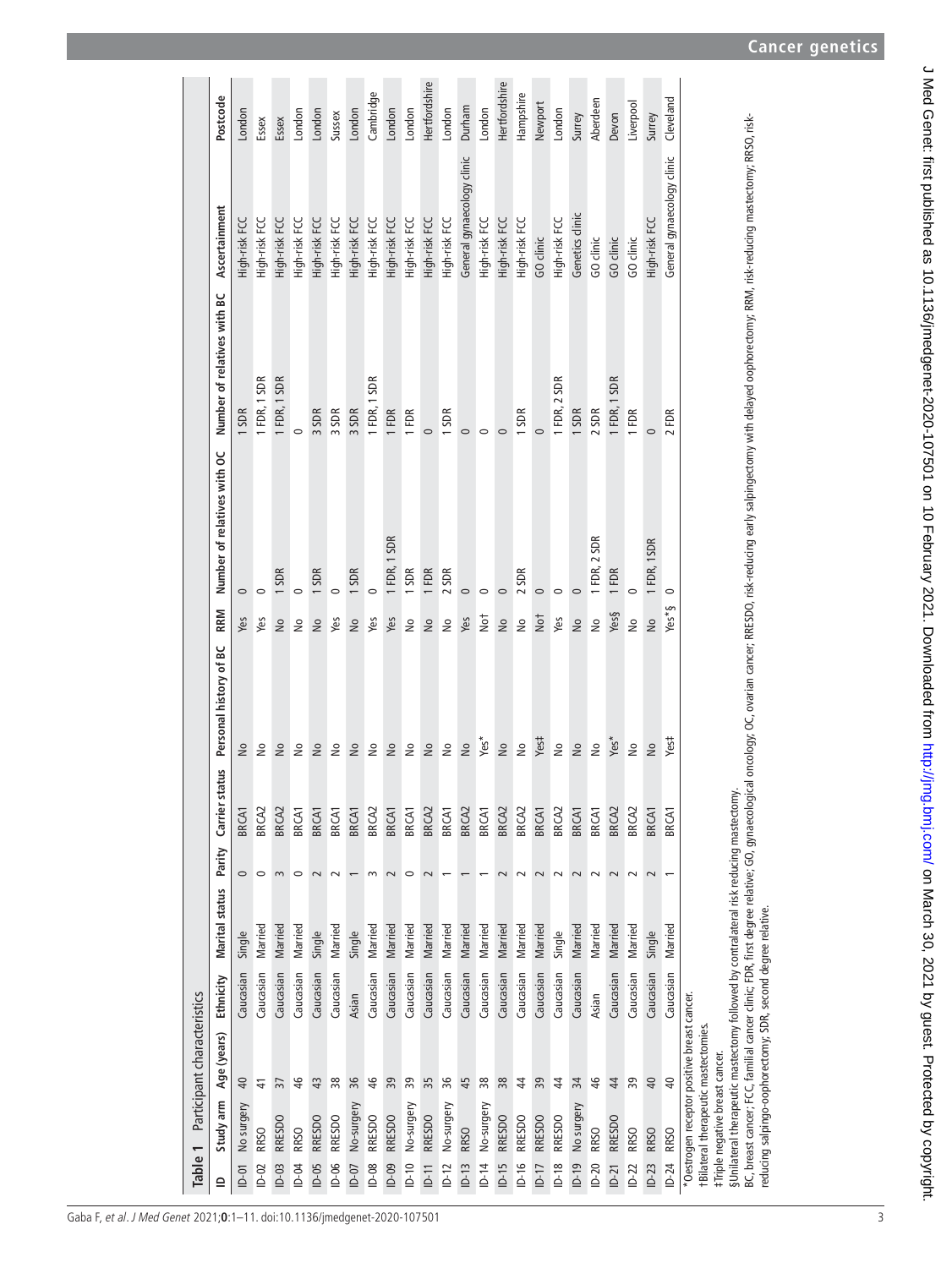# <span id="page-3-0"></span>**Table 2** Thematised facilitators to uptake of risk reducing surgeries

|                                                                                                                                                             | <b>Facilitators</b>                                                                 | Quotes                                                                                                                                                                                                                                                                                                                                                                                                                                                                                                                                                                                             |
|-------------------------------------------------------------------------------------------------------------------------------------------------------------|-------------------------------------------------------------------------------------|----------------------------------------------------------------------------------------------------------------------------------------------------------------------------------------------------------------------------------------------------------------------------------------------------------------------------------------------------------------------------------------------------------------------------------------------------------------------------------------------------------------------------------------------------------------------------------------------------|
| <b>Themes</b>                                                                                                                                               | <b>RRESDO</b>                                                                       |                                                                                                                                                                                                                                                                                                                                                                                                                                                                                                                                                                                                    |
| Surgical complications; satisfaction with<br>treatment choices                                                                                              |                                                                                     | Positive experience with previous surgery 'the trade-off between having two surgeries as opposed to one, that does feel absolutely fine to me,<br>and that's maybe because I've had positive experiences with surgery before.' (ID-18)                                                                                                                                                                                                                                                                                                                                                             |
| Menopause; satisfaction with treatment<br>choices                                                                                                           | Flexible timing of delayed oophorectomy                                             | 'I know that there is no quarantee that it prevents ovarian cancer but I see it as being a positive thing<br>I can do for myself for now, at my age and I know that if I had any concerns in the future, even before<br>I hit menopause, that I could come back and approach you about having my ovaries removed, no-one's<br>telling me, "If you have your tubes out, you have to wait X, we won't take your ovaries out for this",<br>so I think everyone's been very open to discussing it and it's been very focused around how I feel and<br>what I want, which is very encouraging.' (ID-16) |
| Menopause; satisfaction with treatment<br>choices                                                                                                           | Avoiding early menopause                                                            | what I was most interested in was the fact that it would be two-step because I feel personally, I'm. '<br>too young to be put into menopause, I don't want to go down that road.' (ID-03)                                                                                                                                                                                                                                                                                                                                                                                                          |
| Menopause                                                                                                                                                   | Avoiding the need to take HRT                                                       | I'd rather just have a little surgery and deal with that for a small amount of time than have to take HRT'<br>all the time, I'm quite loathed to take drugs really.' (ID-16)<br>'I was worried about the financial implications of having to take something for life.' (ID-18)                                                                                                                                                                                                                                                                                                                     |
| Menopause; satisfaction with treatment<br>choices                                                                                                           | Concerns HRT may not adequately<br>alleviate menopausal symptoms and<br>improve QoL | ' HRT perhaps hasn't worked out quite as expected or planned or it's needed a lot of tweaking or<br>maybe they haven't received the level that they've needed to and, they haven't regretted the decision<br>because actually they've reduced their risk but they've actually noticed a significant drop in their<br>quality of life that they didn't actually expect. And, I think it's really important for people to know that<br>that might happen' (ID-05)                                                                                                                                    |
| Cancer risk reduction: surgical choices;<br>satisfaction with treatment choices                                                                             | To reduce anxiety of doing nothing                                                  | 'Sometimes you just have to make a decision between two difficult things, where you don't really want<br>to do either of them and doing something is better than doing nothing' (ID-16)                                                                                                                                                                                                                                                                                                                                                                                                            |
| Cancer risk reduction: surgical choices                                                                                                                     | Empowerment                                                                         | ' I just see it as being something positive that I can do for myself, to hopefully reduce my risk of<br>cancer.' (ID-08)                                                                                                                                                                                                                                                                                                                                                                                                                                                                           |
| Cancer risk reduction: surgical choices;<br>sequence of ovarian and breast<br>prophylactic surgeries; satisfaction with<br>treatment choices                | Stronger FH of BC than OC                                                           | 'There's more breast than ovary cancer in my family, so I'm probably at higher risk of breast cancer.'<br>$(ID-18)$                                                                                                                                                                                                                                                                                                                                                                                                                                                                                |
| Fertility                                                                                                                                                   | Childbearing complete                                                               | 'I have finished having children so it was an easy decision to make.' (ID-06)                                                                                                                                                                                                                                                                                                                                                                                                                                                                                                                      |
|                                                                                                                                                             | <b>RRSO</b>                                                                         |                                                                                                                                                                                                                                                                                                                                                                                                                                                                                                                                                                                                    |
| <b>Surgical complications</b>                                                                                                                               | Single surgery and concerns over future<br>health                                   | I think while you're fit and well, it's the time to have surgery. The longer you wait, who knows what'<br>happens when you get older.' (ID-13)                                                                                                                                                                                                                                                                                                                                                                                                                                                     |
| Surgical complications                                                                                                                                      | Straightforward day case surgery                                                    | it (salpingo-oophorectomy)sounds like quite a straightforward minor operation and I can go home'<br>the same day' (ID-13)                                                                                                                                                                                                                                                                                                                                                                                                                                                                          |
| Cancer risk reduction: surgical choices                                                                                                                     | Wanting maximum OC risk reduction                                                   | 'I just want the surgery that will protect me from developing ovarian cancer the most.' (ID-22)                                                                                                                                                                                                                                                                                                                                                                                                                                                                                                    |
| Menopause                                                                                                                                                   | Taking HRT acceptable                                                               | 'I don't have any issue taking HRT.' (ID-20)                                                                                                                                                                                                                                                                                                                                                                                                                                                                                                                                                       |
| Cancer risk reduction: surgical choices                                                                                                                     | Strong family history of OC                                                         | 'So many of my relatives have died from ovarian cancer.' (ID-23)                                                                                                                                                                                                                                                                                                                                                                                                                                                                                                                                   |
| Fertility                                                                                                                                                   | Childbearing complete                                                               | 'I'm finished having children.' (ID-20)                                                                                                                                                                                                                                                                                                                                                                                                                                                                                                                                                            |
| Cancer risk reduction: surgical choices                                                                                                                     | No NHS OC screening programme                                                       | There is no screening on the NHS for ovarian cancer and that means my only other option is to have<br>my ovaries out.' (ID-20)                                                                                                                                                                                                                                                                                                                                                                                                                                                                     |
| Cancer risk reduction: surgical choices                                                                                                                     | Inability to self-examine ovaries                                                   | 'From the very beginning I felt I was more concerned more about the ovarian cancer risk than the<br>breast cancer risk, because I felt like I could effectively examine my own breasts and keep a check on<br>that, but I can't check my ovaries.' (ID-04)                                                                                                                                                                                                                                                                                                                                         |
| Cancer risk reduction: surgical choices                                                                                                                     | Poor OC prognosis                                                                   | it's very hard to detect ovarian cancer and it has a very poor prognosis, it seemed to make complete'<br>sense.' (ID-04)                                                                                                                                                                                                                                                                                                                                                                                                                                                                           |
| Support with decision making; cancer risk Physician recommendation<br>reduction: surgical choices; sequence of<br>ovarian and breast prophylactic surgeries |                                                                                     | 'Counselling from my doctor really helped. She was knowledgeable, supportive and sympathetic of my<br>situation. She recommended surgery as I have had all my kids, am 46 and because my aunt died of<br>ovarian cancer at 45.' (ID-04)                                                                                                                                                                                                                                                                                                                                                            |
|                                                                                                                                                             | <b>RRM</b>                                                                          |                                                                                                                                                                                                                                                                                                                                                                                                                                                                                                                                                                                                    |
| Cancer risk reduction: surgical choices                                                                                                                     | BC screening anxiety                                                                | 'I never went away thinking, "I've got the all clear", I went away feeling like, "As far as anyone can tell<br>I've got the all clear", and then the anxiety would start to rise again as we headed towards the next<br>five month [screening] mark point when I could see it looming in the diary.' (ID-13)                                                                                                                                                                                                                                                                                       |
| Fertility                                                                                                                                                   | Completion of childbearing and breast<br>feeding                                    | 'I have finished having kids, so I don't really need them anymore.' (ID-02)                                                                                                                                                                                                                                                                                                                                                                                                                                                                                                                        |
| Cancer risk reduction: surgical choices;<br>sequence of ovarian and breast<br>prophylactic surgeries                                                        | Strong FH of BC                                                                     | 'I know that the risk is greater for cancer in the breast as compared to the ovaries because of my family<br>history.' (ID-02)                                                                                                                                                                                                                                                                                                                                                                                                                                                                     |
|                                                                                                                                                             | Combined breast and ovarian cancer prevention surgeries                             |                                                                                                                                                                                                                                                                                                                                                                                                                                                                                                                                                                                                    |
| Sequence of ovarian and breast<br>prophylactic surgeries                                                                                                    | Fewer surgeries                                                                     | 'Just throw everything at it, and let's just get it all sorted in one.' (ID-11)                                                                                                                                                                                                                                                                                                                                                                                                                                                                                                                    |
| Sequence of ovarian and breast<br>prophylactic surgeries                                                                                                    | Less anxiety associated with waiting for<br>individual surgeries                    | 'It's stressful waiting for all the appointment to see different specialists at different times. I would be<br>happier if I could have got it all sorted in one go.' (ID-05)                                                                                                                                                                                                                                                                                                                                                                                                                       |
| Sequence of ovarian and breast<br>prophylactic surgeries                                                                                                    | Fewer hospital appointments                                                         | 'The fewer times I need to visit hospital, the better.' (ID-05)                                                                                                                                                                                                                                                                                                                                                                                                                                                                                                                                    |
| Sequence of ovarian and breast<br>prophylactic surgeries                                                                                                    | Less delays waiting for individual<br>surgeries                                     | 'I guess there's no thinking of delaying one or the other, if I've made a decision to reduce my risk, I<br>think it would make sense to do them both at the same time.' (ID-22)                                                                                                                                                                                                                                                                                                                                                                                                                    |
| Sequence of ovarian and breast<br>prophylactic surgeries; support with<br>decision making                                                                   | Less time off work                                                                  | 'I'm self employed, so the less time off work, the better.' (ID-22)                                                                                                                                                                                                                                                                                                                                                                                                                                                                                                                                |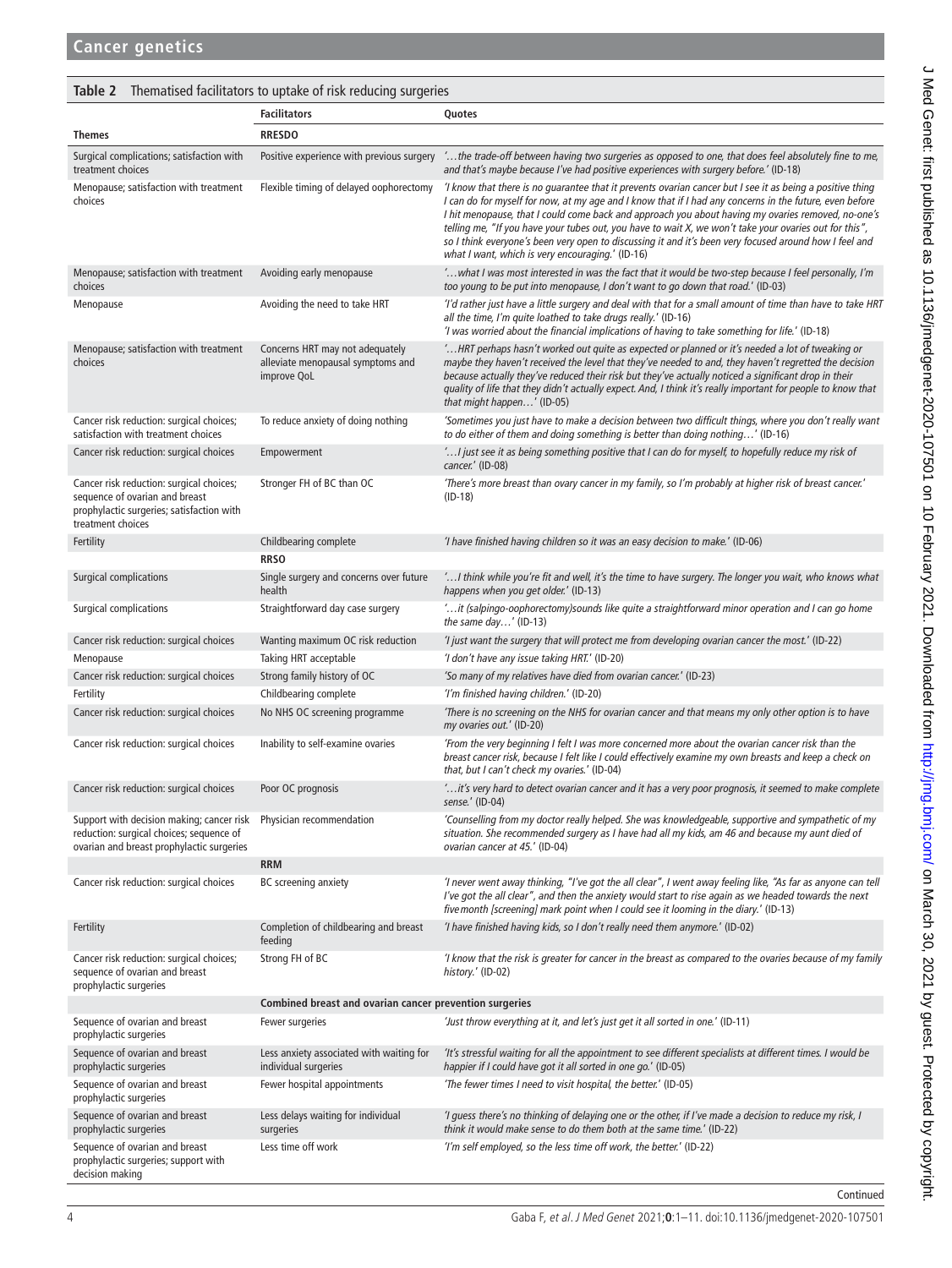# **Table 2** Continued

| TANIC 4<br>CONTINUES                                                |                               |                                                                 |
|---------------------------------------------------------------------|-------------------------------|-----------------------------------------------------------------|
|                                                                     | <b>Facilitators</b>           | Ouotes                                                          |
| <b>Themes</b>                                                       | <b>RRESDO</b>                 |                                                                 |
| Sequence of ovarian and breast<br>prophylactic surgeries            | Single postoperative recovery | 'I would prefer to recover just once from surgery.' (ID-18)     |
| Sequence of ovarian and breast<br>prophylactic surgeries; fertility | Childbearing complete         | 'Because I'm done having kids, I just want it all out.' (ID-23) |

BC, breast cancer; HRT, hormone replacement therapy; OC, ovarian cancer; QoL, quality of life; RRESDO, risk-reducing early salpingectomy with delayed oophorectomy; RRM, risk-reducing mastectomy; RRSO, risk-reducing-salpingo-oophorectomy.

barrier, deciding to undergo surgery was less complex and a natural next step. Four women had not completed childbearing, wished to delay surgery and joined the control arm. Two control arm women despite completing childbearing delayed surgery. One was undecided what to choose and the second had strong beliefs against removing healthy tissue and any risk-reducing surgery.

Two women opted to conceive through in vitro fertilisation (IVF) and preimplantation genetic diagnosis (PGD). Both acknowledged PGD/IVF was physically and mentally stressful with multiple hospital visits and additional procedures but considered it an acceptable tradeoff to prevent their children being *BRCA* carriers and facing similar difficult decisions. One participant felt she may have not proceeded with a natural conception if IVF/PGD had failed.

<span id="page-4-0"></span>

| Table 3                                                                                          | Thematised barriers to uptake of risk reducing surgeries |                                                                                                                                                                                                                                                                                                                                                                                                                                                                                                             |
|--------------------------------------------------------------------------------------------------|----------------------------------------------------------|-------------------------------------------------------------------------------------------------------------------------------------------------------------------------------------------------------------------------------------------------------------------------------------------------------------------------------------------------------------------------------------------------------------------------------------------------------------------------------------------------------------|
| <b>Themes</b>                                                                                    | <b>Barriers</b>                                          | Quotes                                                                                                                                                                                                                                                                                                                                                                                                                                                                                                      |
|                                                                                                  | <b>RRESDO</b>                                            |                                                                                                                                                                                                                                                                                                                                                                                                                                                                                                             |
| Menopause; satisfaction with treatment<br>choices                                                | Approaching the age of natural menopause                 | 'I think my age, I think it's the fact that they [surgeries] might have ended up being within two or<br>three years, it just didn't make that much sense to me' (ID-20)                                                                                                                                                                                                                                                                                                                                     |
| Cancer risk reduction; sequence of<br>ovarian and breast prophylactic surgeries                  | Strong family history of OC                              | 'I am more concerned about protecting myself from ovarian cancer because I have more relatives with<br>ovarian cancer than breast cancer and so I just want the lot [tubes and ovaries] out.' (ID-23)                                                                                                                                                                                                                                                                                                       |
| Cancer risk reduction: surgical choices                                                          | Two staged surgery                                       | To be honest, I think if you're going to go and have it done, have it done in one. Why would I want, in'<br>another 10 years, to go and have surgery again?' (ID-23)                                                                                                                                                                                                                                                                                                                                        |
| <b>Surgical complications</b>                                                                    | Concerns over future poor health                         | 'I don't know what my health would be like in 10 years' time, I might not be up for surgery. I just<br>think get it done, get it over and done with now.' (ID-20)                                                                                                                                                                                                                                                                                                                                           |
| Cancer risk reduction: surgical choices;<br>satisfaction with treatment choices                  | More effective surgery to reduce OC risk                 | ' I just want to eliminate as much [risk] as possible' (ID-20)                                                                                                                                                                                                                                                                                                                                                                                                                                              |
| Fertility                                                                                        | Childbearing not complete                                | 'I have not finished having children' (ID-01)                                                                                                                                                                                                                                                                                                                                                                                                                                                               |
|                                                                                                  | <b>RRSO</b>                                              |                                                                                                                                                                                                                                                                                                                                                                                                                                                                                                             |
| Fertility                                                                                        | Childbearing not complete                                | 'I have not finished having children' (ID-14)                                                                                                                                                                                                                                                                                                                                                                                                                                                               |
| Fertility                                                                                        | Not wanting to remove healthy tissue                     | 'It's also quite difficult to decide to go through an operation when there's nothing wrong, so obviously<br>it's preventative but part of you is like "I'm perfectly healthy, why would I do this?"'(ID-01)                                                                                                                                                                                                                                                                                                 |
| Menopause; satisfaction with treatment<br>choices                                                | Early menopause                                          | 'I was very off put by that [oophorectomy] because I feel I'm too young to be put into the menopause<br>and I'm aware, probably through training as a nurse, the symptoms associated with that, the<br>increased risk of, I would be decreasing my risk obviously of ovarian cancer but then have an<br>increased risk of osteoporosis and all the other things, it was trying to weigh up the best option and I<br>didn't feel that that's something I wanted to think of at this moment in time.' (ID-01) |
|                                                                                                  | <b>RRM</b>                                               |                                                                                                                                                                                                                                                                                                                                                                                                                                                                                                             |
| Cancer risk reduction: surgical choices                                                          | Loss of femininity and self esteem                       | 'My breasts are my womanhood and loosing them I think would really effect my self esteem and not<br>in a good way.' (ID-15)                                                                                                                                                                                                                                                                                                                                                                                 |
| Fertility                                                                                        | Childbearing and breastfeeding not<br>complete           | 'I still need my breasts to breastfeed. I've not finished having kids.' (ID-03)                                                                                                                                                                                                                                                                                                                                                                                                                             |
| Surgical complications; satisfaction with<br>treatment choices                                   | Major operation with long recovery                       | 'it's a major operation, psychologically and physically with long recovery.' (ID-03)                                                                                                                                                                                                                                                                                                                                                                                                                        |
| Cancer risk reduction: surgical choices                                                          | Effective BC screening programme                         | 'There is such an effective screening programme, I wouldn't want surgery unless there was something<br>picked up on a scan.' (ID-04)                                                                                                                                                                                                                                                                                                                                                                        |
| Cancer risk reduction: surgical choices                                                          | Good prognosis from early screen detected<br><b>BC</b>   | 'breast cancer is quite treatable and has often a good prognosis.' (ID-04)                                                                                                                                                                                                                                                                                                                                                                                                                                  |
|                                                                                                  | Combined ovarian and breast cancer prevention surgeries  |                                                                                                                                                                                                                                                                                                                                                                                                                                                                                                             |
| Sequence of ovarian and breast<br>prophylactic surgeries; satisfaction with<br>treatment choices | Increased duration of postoperative<br>recovery          | 'I would be worried that recovery from such a big operation would be really long.' (ID-23)                                                                                                                                                                                                                                                                                                                                                                                                                  |
| Sequence of ovarian and breast<br>prophylactic surgeries; satisfaction with<br>treatment choices | Concerns over increased number of<br>complications       | primarily it will be around the additional risk of complications and side effects from the various'<br>elements of the two different surgeries' (ID-23)                                                                                                                                                                                                                                                                                                                                                     |
| Sequence of ovarian and breast<br>prophylactic surgeries; satisfaction with<br>treatment choices | Psychological distress                                   | I don't think I would cope well with going into menopause the same time as losing my breasts and<br>all the implications that would have on me feeling like a woman.' (ID-22)                                                                                                                                                                                                                                                                                                                               |
| salpingo-oophorectomy.                                                                           |                                                          | BC, breast cancer; HRT, hormone replacement therapy; OC, ovarian cancer; QoL, quality of life; RRESDO, risk-reducing early salpingectomy with delayed oophorectomy; RRSO, risk-reducing                                                                                                                                                                                                                                                                                                                     |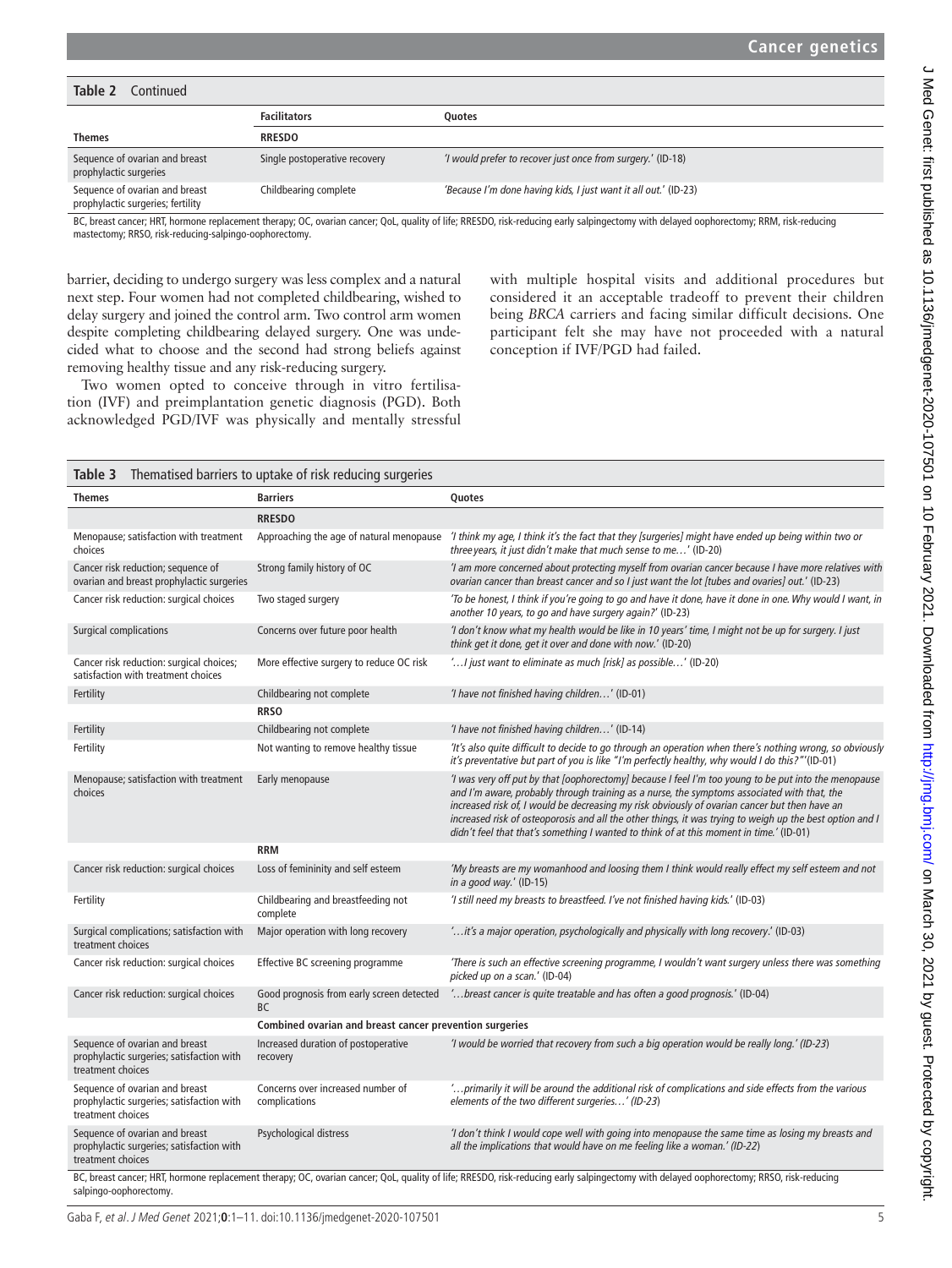

<span id="page-5-0"></span>Figure 1 Decision making aid for premenopausal BRCA carriers considering risk reducing surgery. BC, breast cancer; HRT, hormone replacement therapy; OC, ovarian cancer; RRESDO, risk reducing early salpingectomy with delayed oophorectomy; RRM, risk reducing mastectomy; RRSO, risk reducing salpingooophorectomy.

#### **Menopause**

ID-06 (RRESDO-arm): 'I wasn't happy with the impact of going in to menopause straight away and although you obviously have HRT options which might be offered if you go to a good gynaecologist, I just, I wasn't convinced that HRT brings you back up to an even keel or level, the way that I'm feeling right now which is basically very balanced.'

Interviewees who chose RRESDO (n=11) did so because of concerns about detrimental consequences of early menopause following oophorectomy, particularly low mood, sexual dysfunction and poorer QoL. All RRESDO interviewees found the uncertainty regarding long-term health implications (eg, possibility of earlier menopause following ES) an acceptable risk. Interviewees rationalised RRESDO as a preferential strategy to delay early menopause and its long-term consequences while benefiting from some OC risk reduction. Two women would have delayed risk-reducing surgery until they were near/at natural menopause if RRESDO was unavailable, whereas another would have undergone RRSO instead. Two RRESDO women found avoiding need for HRT and repeat prescription costs more appealing. RRESDO interviewees wanted to be in control of choosing the timing of DO (with their clinician) and felt a fixed timing for DO was a barrier to RRESDO uptake. Menopause was a lesser concern to older premenopausal women (nearer the age of natural menopause) self-selecting RRSO because RRESDO would only delay menopause by a few years and require an additional operation.

RRSO women managed outside specialist high-risk clinics reported receiving conflicting advice on HRT safety, lack of information on HRT efficacy for symptom relief and struggling with HRT access. A number of gynaecologists/gynaecological oncologists do not routinely counsel women about health consequences of early menopause, lack awareness of HRT safety and do not offer HRT to *BRCA* carriers undergoing premenopausal RRSO (particularly those near natural menopause age). Women

attending *BRCA* support forums felt unsupported without follow-up after surgery and reported persistent menopausal symptoms detrimentally affecting QoL despite HRT. Women managed within a high-risk FCC reported being more reassured with their planned follow-up and access to a menopause specialist post-RRSO.

## **Cancer risk reduction: surgical choices** Ovarian-cancer risk-reducing surgery

ID-08 (RRESDO-arm): 'It's [RRESDO] acceptable because it's my decision making as well, it's not at the fault of any health professional, no-one is making me do it this way, it's my decision and I'm aware of that.'

Women who prioritised avoiding menopause and preserving QoL selected RRESDO. While, women concerned about the precision of risk reduction and who prioritised maximising OC risk reduction, selected RRSO. Women with a strong FH of OC selected RRSO, and with strong FH of BC preferred RRESDO.

RRESDO interviewees felt comfortable and empowered with the tradeoff between an uncertain degree of OC risk reduction and avoidance of early menopause. They rationalised they were doing '*…something to reduce risk as opposed to nothing…*' while avoiding early menopause and preserving their QoL.

A few interviewees reported being counselled/reading they were at increased endometrial cancer risk and were offered/ requested a concomitant hysterectomy.

## Breast-cancer risk-reducing surgery

ID-01 (No-surgery-arm): '…it's also quite difficult to decide to go through a major operation when there's nothing wrong, so obviously it's preventative but part of you is like "I'm perfectly healthy, why would I do this?", and there's something quite emotional about the idea of having your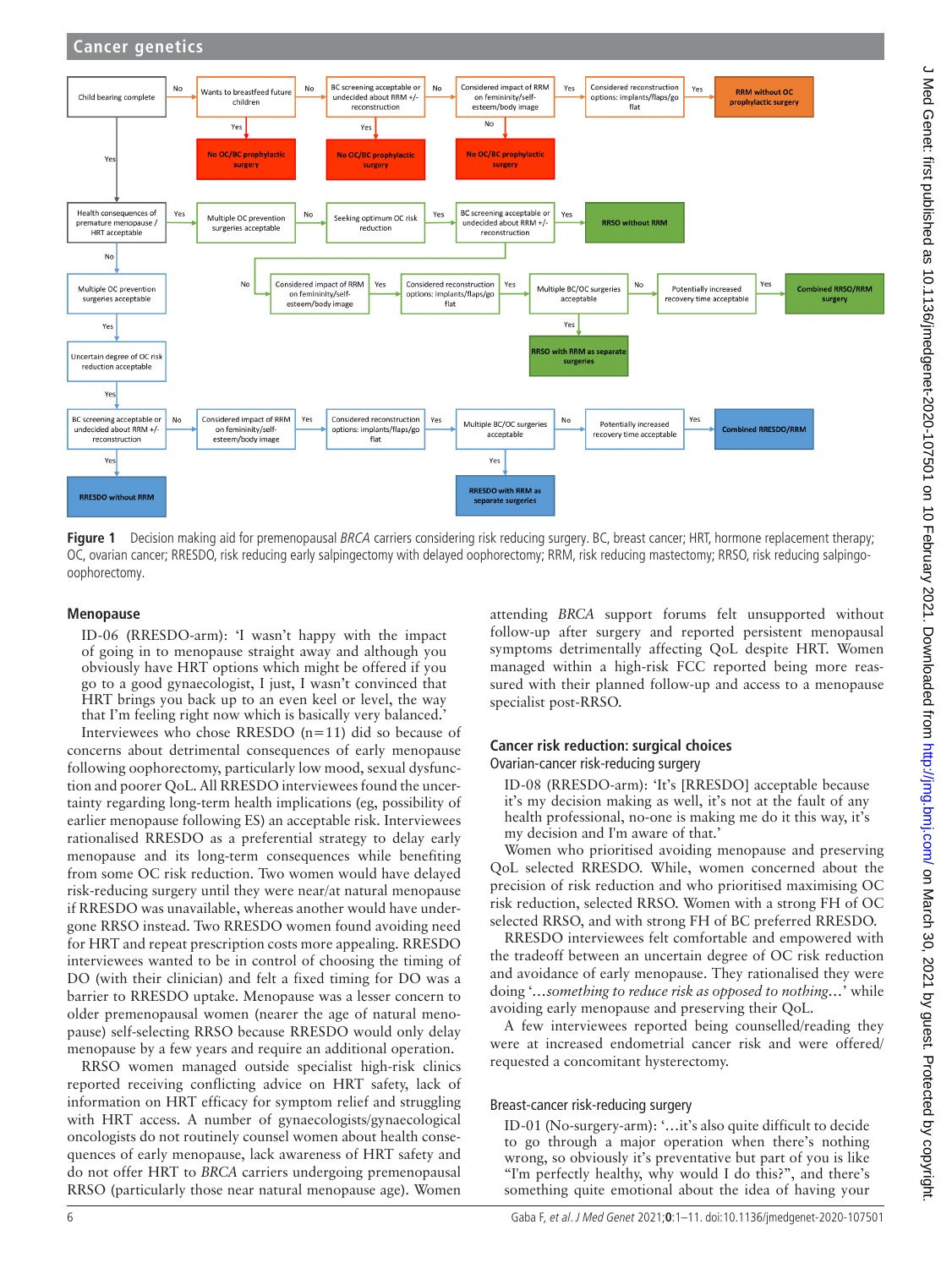breast removed as well, whereas the ovaries aren't seen, it's about appearance as well and just having implants and things like that.'

Interviewees considered RRM decision making much harder compared with RRSO/RRESDO. Women were conflicted with wanting to optimise BC prevention while preserving breasts for femininity and self-esteem. They preferred delaying RRM until finishing childbearing and breastfeeding.

ID-13 (RRSO-arm): 'I never went away thinking, "I've got the all clear", I went away feeling like, "As far as anyone can tell I've got the all clear", and then the anxiety would start to rise again as we headed towards the next fivemonth mark point when I could see it looming in the diary.'

Some women reported anxiety/stress with breast s

Nine women underwent RRM and five struggled with decision making on reconstruction with flaps or implants; and consideration of nipple-sparing versus non-nipple-sparing surgeries. Two highlighted lack of healthcare professional support for women opting against reconstruction. One interviewee regretted her decision of flap reconstruction due to resultant cosmetic appearance and chronic pain but did not regret RRM.

All BC-affected interviewees selected OC-prevention surgery purely for preventing OC. They felt alternative treatments were available to improve BC survival. Women selecting RRESDO did not consider the potential loss of improved BC-survival from oophorectomy a barrier.

## **Surgical complications**

ID-18 (RRESDO-arm): '…the trade-off between having two surgeries as opposed to one, that does feel absolutely fine to me, and that's maybe because I've had positive experiences with surgery before.'

Women with previous positive surgical experiences (good relationship with surgeon, postoperative care, no complications) and/or good health found two-staged RRESDO acceptable, without concerns for increased surgical complications or hospital appointments. Inspection of pelvis/abdomen for OC at RRES was reassuring for one patient. One RRSO interviewee highlighted concerns of two surgeries as future health may deteriorate with age and increase risks of surgical complications.

## **Sequence of ovarian and breast prophylactic surgeries** Sequential surgery

ID-16 (RRESDO-arm): 'Because I've never had an operation, I thought it would be better to have a minor operation first, just to kind of prepare me rather than going straight into major surgery, that was one reason but the other was the ovarian cancer prevention felt more pressing because I'm on the breast screening programme and it didn't feel quite so urgent.'

Interviewees reported preferring OC prevention surgery before RRM because of lack of an OC screening programme; poorer prognosis of OC; being a laparoscopic procedure with quick recovery; inability to self-examine ovaries. Women with a stronger FH of OC preferred RRSO first and those with a FH of BC chose undergoing RRM first. Sequence was also dependent on surgical referral and appointment times with some experiencing shorter waiting times for seeing a breast surgeon than a gynaecologist/gynaecological oncologist.

#### Combined ovarian and breast prophylactic surgery

ID-11 (RRESDO-arm): 'Just throw everything at it, and let's just get it all sorted in one.'

Fifteen women would have preferred a single combined riskreducing procedure involving RRM±reconstruction along with OC preventative surgery. Reasons included fewer surgeries, less anxiety, less waiting, fewer appointments, less time off work and single surgical recovery. However, nine women expressed concerns over possible increased recovery time and increased psychological distress from early menopause impacted by RRM associated body image issues.

#### **Support with decision making** Clinical support

ID-05 (RRESDO-arm): '…my experience of [gynaecology] appointments is that people just present things to you, and very quickly you have to make a decision, and there isn't a way to just, some of the decisions take a lot of discussion, and coming back to it, and rethinking, and I just feel that there isn't that space for it…'

Interviewees expressed preference for multiple appointments with gynaecologists/gynaecological oncologists for discussing risk-reducing surgery. Decision making was a complex/dynamic process, with one visit being inadequate to absorb/assimilate complex information, and make an informed decision. Interviewees felt more supported with RRM decision making, given access to a psychologist and multiple breast surgical appointments before RRM. Interviewees wished to be routinely offered an 'optional' (not compulsory) consultation with a psychologist prior to OC preventative surgery.

Interviewees who had done personal research (reading literature, speaking to *BRCA* carriers, online support groups (OSGs)) felt their decision was validated following counselling from healthcare professionals. Counselling received aided decision making of women who had not done any personal research. Counselling lacked information on communicating genetic test results to children and complex decisions carriers faced.

## Patient support groups

ID-05 (RRESDO-arm): 'I know there are [online] forums, but a lot of it, there's a lot of fearful ideas there, and my cousin was saying that she just had to stop going on those forums.'

Continuous availability/access and anonymity were advantages of online *BRCA* support groups/forums reported by our cohort. However, interviewees also highlighted negative personal experiences (and anxiety) given poor surgical outcomes/negative experiences discussed at these outlets which were not balanced with positive outcomes. Interviewees used online forums for an ad-hoc-specific query rather than for regular support. Clinician-led educational days with experts' talks about management options, opportunities to ask questions, share experiences and meet other *BRCA* carriers appeared preferable.

## Lifestyle support

ID-22 (RRSO-arm): 'When I realised that I'd have to go through with a number of operations to help reduce the risk, I made sure that I was in the best possible health beforehand to deal with those and I was really glad that I did.'

RRESDO/RRSO women were eating healthier, losing weight and exercising regularly to minimise postoperative complications and shorten recovery time. Even no-surgery interviewees made healthier choices (smoking cessation, reduced alcohol, exercise, diet) to increase their conception chances.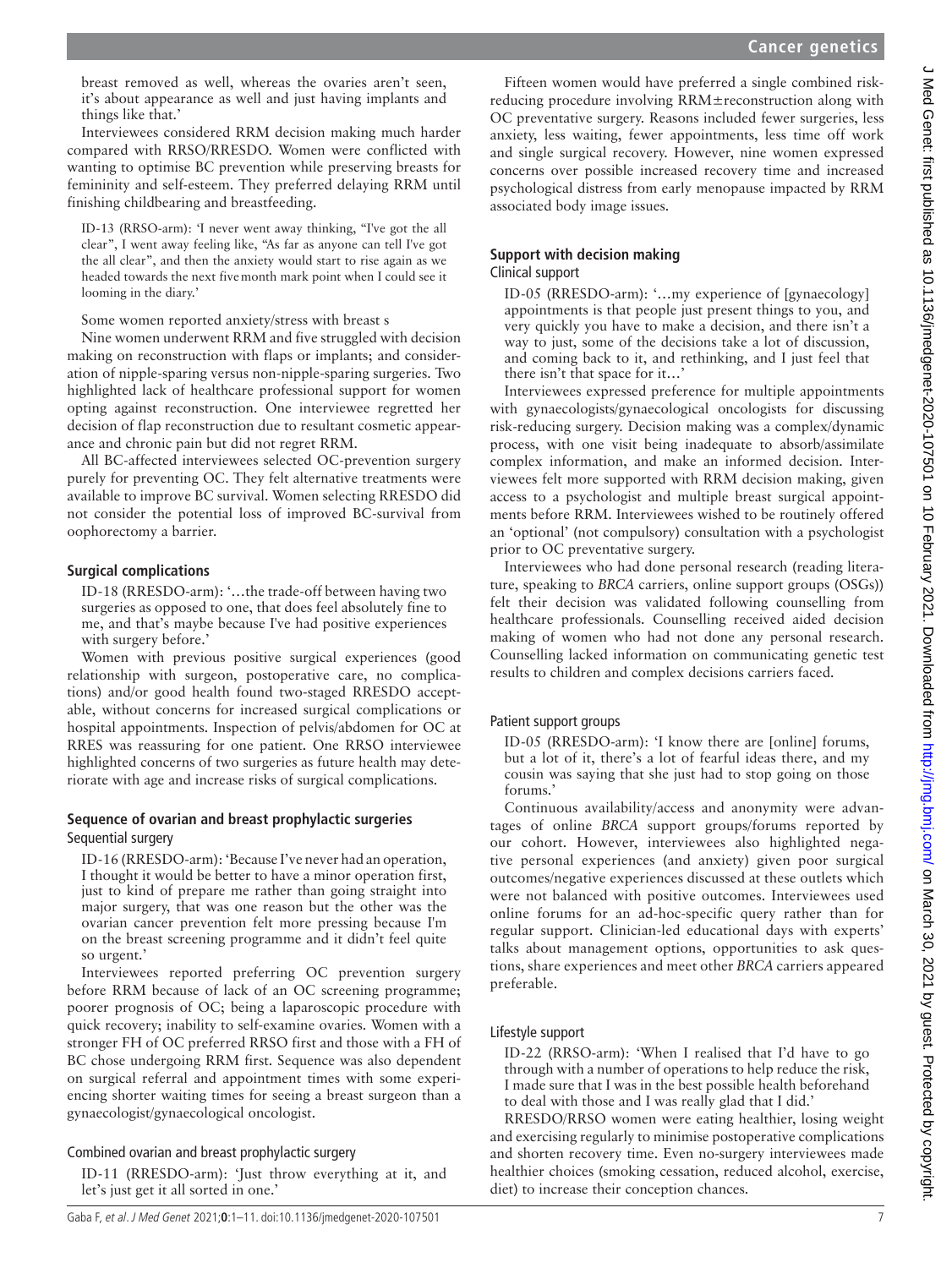#### Satisfaction with treatment choices

ID-16 (RRESDO-arm): 'I'm at peace over the situation, and it's not something that has caused me anxiety, although I don't really like procedures and hospitals as I've said, but I feel that it's something that I can manage.'

Interviewees felt it difficult to state outright satisfaction with their decision to have/not have preventative surgery but rationalised their decision making. Women delaying surgery were concerned about developing cancer. Women undergoing surgery were also concerned about developing cancer along with surgical complications, impact on QoL and psychological health. However surgery reduced OC/BC anxiety.

ID-18 (RRESDO-arm): 'I'd done quite a bit of research myself. I found all of the people that I've met within the team have been fantastic and haven't just treated me like Patient X who doesn't know anything at all.'

Interviewees managed within high-risk multidisciplinary FCC appeared more satisfied than those managed in genetics/gynaecology/gynaecological oncology clinics. Reasons included a more personalised approach, information tailored to the individual's pre-existing knowledge base, same-day consultations with multiple specialists and continuity of care. The combination of specialists supporting FCCs varied but included: geneticists, gynaecologists, breast surgeons, menopause specialists, fertility specialists, psychologists. All seven women previously under the care of non-specialist clinics reported higher satisfaction levels when subsequently managed in the FCC setting.

ID-13 (RRSO-arm): '…it does take time, like relieve yourself of that sense of pressure of having to come to a decision…'

Interviewees would advise fellow *BRCA* carriers to avoid time-pressure with surgical decision making, talk to other *BRCA* carriers, do personal research, ask for second opinions if not satisfied.

No-surgery interviewees would regret their decision to delay/ avoid surgery if they developed OC. Women undergoing surgery would regret it if a life-changing surgical complication occurred.

## **DISCUSSION**

We identified seven interconnected themes integral to surgical prevention decision making in *BRCA* carriers. To the best of our knowledge, this is the first qualitative study that has mapped all aspects of the decision-making process of *BRCA* carriers undergoing/considering all ovarian (RRESDO/RRSO)/breast (RRM)/ combined risk-reducing surgical options ([figure](#page-5-0) 1). Women for whom maximising OC risk reduction was relatively more important than early menopause/QoL preferred RRSO, whereas those more concerned about impact of menopause chose RRESDO.

While some facilitators/barriers we describe for RRESDO are similar to those reported earlier, we found some differences too.[18 19 25](#page-9-10) Unlike a Dutch study reporting a personal history of BC as a barrier, we report that BC-affected *BRCA* carriers found RRESDO acceptable despite potential for improved BC survival afforded by premenopausal oophorectomy. BC-affected and unaffected *BRCA* carriers selecting RRESDO were equally concerned about avoiding early menopause/maintaining QoL. This apparent difference in RRESDO acceptability among UK and Dutch women may be attributed to differences in counselling, risk-management options available, population differences, evolving scientific evidence base, its interpretation by clinicians and patients and changing practices. Oophorectomy may not reduce primary/contralateral BC ris $k^{26-29}$  and effective adjunct

treatments to improve BC outcomes are available including contralateral mastectomy, GnRH analogues, selective estrogen receptor modulators etc.

Approaching the age of natural menopause and concerns over future poor health were new barriers to RRESDO we elicited. Previously unreported RRESDO facilitators identified include avoiding the need for HRT and significant concerns about not adequately alleviating menopausal symptoms or improving QoL. This highlights women's unease and apprehension related to effects of menopause.<sup>[30](#page-10-3)</sup> Premenopausal women concerned about sexual dysfunction are more likely to opt for RRESDO.<sup>[19](#page-9-11)</sup> Despite HRT, symptom levels following premenopausal oophorectomy, particularly for sexual dysfunction, remain above those retaining their ovaries.<sup>[31](#page-10-4)</sup> As part of RRSO decision making all premenopausal women should be involved in formulating an individualised presurgical HRT plan and fully counselled on menopausal issues along with the benefits and limitations of HRT.

Other RRESDO facilitators we identified include positive experience with previous surgery, reducing the anxiety of doing nothing and flexible timing of DO. The Dutch-TUBA, $32$  and US-PSDO (Prophylactic Salpingectomy with Delayed Oophorectomy) $33$  studies undertake DO well before onset of menopause (without the option to delay until natural menopause). This could have been a barrier for UK women. However, in the UK PROTECTOR, and US WISP (Women Choosing Surgical Prevention)<sup>[6](#page-9-12)</sup> trials, women can choose when to undergo DO but are encouraged to do this by natural menopause. The facilitator and barriers to RRSO/RRM elicited in our cohort are similar to those reported earlier.<sup>22 33-37</sup>

We too found undergoing preventative surgery reduced anxiety[.18 34 35](#page-9-10) Although RRM decision making was more complex than OC preventative surgery, women felt more supported in their decision to undergo RRM (than OC prevention) due to psychology input and multiple breast surgical appointments. This reflects the well-established tertiary care BC risk-management pathways in the UK. $^{38}$  We found disparities in OC risk management care across the UK. Women managed in high-risk FCC settings were more satisfied with their care and received better support and HRT access. The lower satisfaction in women managed in non-specialist clinics was linked to non-streamlined clinical pathways, need for multiple referrals, delays in seeing different specialists, lack of continuity of care and difficulties in assimilating large volumes of information in a single appointment. Others too have reported low satisfaction with poorly developed care pathways.<sup>36 39</sup> Of particular concern was poor HRT counselling and management, also reported previously.<sup>20</sup> High-risk women need to be supported by a multidisciplinary team comprising geneticists, gynaecologists/gynae-oncologists with a special interest, breast oncologists, oncoplastic surgeons, menopause specialists, fertility specialists, psychologists and specialist nurses. Our findings support centralising care of high-risk women to centres which have specialist high-risk multidisciplinary FCC services and the need to develop more such services/centres with well-defined care pathways.

Our data suggest that women engage concurrently in both OC and BC prevention decision making in contrast to some studies suggesting that women prioritise decisions and make them one at a time.[36 40 41](#page-10-8) We identified a demand for combined OC-and-BC prevention surgery. However, only few centres currently offer this, the psychological/QoL effects following combined BC/ OC prophylactic surgery are unknown and not all women may be suitable candidates. Combined surgery offers logistical practicality for busy working women with dependent families by limiting the hospital appointments/surgeries/postoperative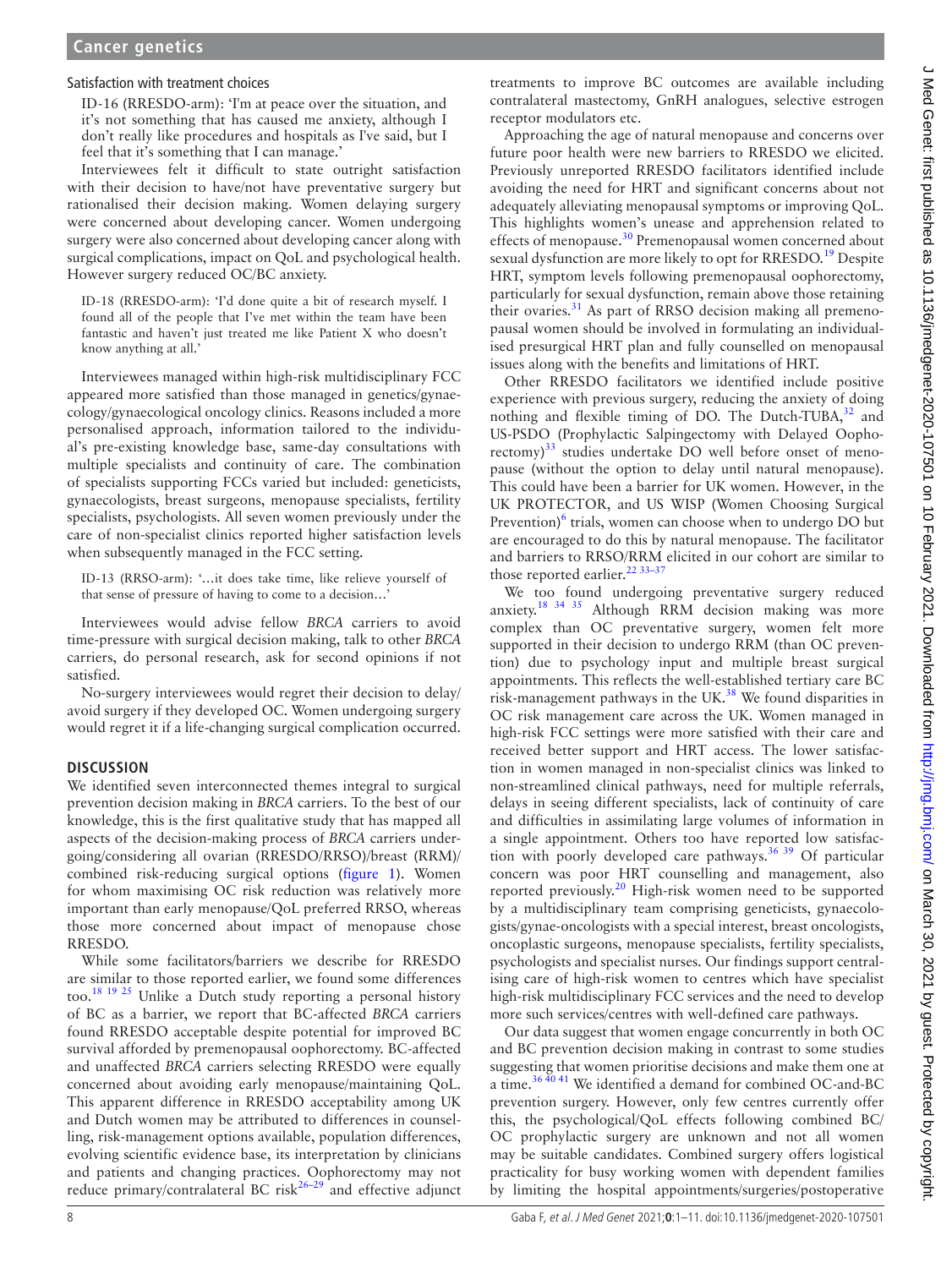<sup>1</sup>Wolfson Institute of Preventive Medicine, Barts CRUK Centre, Queen Mary University of London—Charterhouse Square Campus, London, UK <sup>2</sup> Gynaecological Oncology, Barts Health NHS Trust, London, UK

holistic multidisciplinary approach.

recoveries and has high satisfaction. $40$  Initial data suggest that a combined approach has lower costs than separate procedures $40$ but formal cost-utility analysis including sensitivity analysis is needed. Additionally, RRESDO may be more acceptable than RRSO for combined surgery given the potential for menopausal symptoms while recovering from effects of mastectomy.

Benefits of  $OSGs^{42-44}$  include fluid informational exchange, continuous availability, greater access/anonymity and were also reported by our cohort. Our cohort reported increasing anxiety with OSGs and a preference for educational support groups (ESGs). ESGs involve face-to-face group activities where participants and clinicians share their experiences and expertise, along with a patient representative acting as the group spokesperson. Women found the opportunity to ask experts questions and meet other *BRCA* carriers face-to-face more helpful than OSGs. Although small randomised controlled trials (RCTs) have shown lower anxiety/depression with OSGs (compared with clinical care) in BC women, $^{45}$  $^{45}$  $^{45}$  these results may not be generalisable to *BRCA* previvors unaffected by cancer. Large, well-designed RCTs comparing OSG with ESG are needed. Another gap we identified was support women needed to communicate to their children genetic test results and the complex decisions they faced. Options to address this may include customised information sheets/decision aids, offering family counselling. While family counselling is established for informing children of a parent's cancer diagnosis, $46$  outcome data and pathways for this in a

Strengths of our study include a robust methodological approach using semistructured in-depth interviews until reaching data saturation, independent data analysis by two researchers and a comprehensive three-step coding process. Our sample was broad-based and included women who declined surgery, had a personal history of BC, parous/nulliparous, ascertainment from a variety of outpatient settings and different UK geographical locations. Limitations include that only two interviewees were non-Caucasian and there may be cultural nuances affecting the decision-making process in ethnic minorities. Also, women who had undergone RRM were interviewed retrospectively, ensuing

Medical, physical, psychological and social contextual factors influence the timing of risk-reducing surgeries. RRESDO offers premenopausal women who would otherwise delay/decline premenopausal oophorectomy a degree of OC risk reduction while avoiding the detrimental sequelae of early menopause. The addition of RRESDO as a two-stage surgical alternative to RRSO, adds an additional dimension to an already complex decision-making process, so it is possible it may increase length of time for women to come to a decision regarding OC prevention surgery. Women who prioritise maximising OC risk reduction favour selecting RRSO, whereas those who prioritised maintaining QoL and avoiding menopause preferred RRESDO. Our cohort of women expressed a clear interest in combined breast-and-ovarian prophylactic surgeries. Women managed in specialist FCC settings compared with non-specialist settings received better quality care, better HRT access and were more satisfied. There is need for centralising the care of women at risk of familial gynaecological cancers to centres within specialist-FCC services which are able to provide a more streamlined,

previvor setting are needed.

a risk of recall bias.

Gaba F, et al. J Med Genet 2021;**0**:1–11. doi:10.1136/jmedgenet-2020-107501 9

<sup>3</sup>Wolfson Institute of Preventive Medicine, Queen Mary University of London, London, UK

4 Department of Public Health, Environments and Society, Faculty of Public Health and Policy, London School of Hygiene & Tropical Medicine, London, UK <sup>5</sup>Centre for Experimental Cancer Medicine, Barts CRUK Cancer Centre, Queen Mary University of London, London, UK

**Cancer genetics**

<sup>6</sup> Health Services Research and Policy, London School of Hygiene and Tropical Medicine, London, UK

<sup>7</sup>Department of Gynaecology, University College London Hospitals NHS Foundation Trust, London, UK

<sup>8</sup>Department of Pathology, Belfast Health and Social Care Trust, Belfast, UK <sup>9</sup>South West Thames Regional Genetics Service, South West Thames Regional Genetic

- Services, London, UK
- $0$ Department of Pathology, Barts Health NHS Trust, London, UK
- <sup>11</sup>Centre for Genomic Medicine, University of Manchester, Manchester, UK <sup>12</sup>MRC Clinical Trials Unit, University College London, London, UK
- <sup>13</sup> Department of Gynaecological Oncology, Barts Health NHS Trust, London, UK

## **Twitter** Ranjit Manchanda [@ProfManchanda](https://twitter.com/ProfManchanda)

**Acknowledgements** We are grateful to all women took part in the interviews. We are grateful to the central trials coordinating team at the Centre for Experimental Cancer Medicine at QMUL, led by Kelly Mousa. We are grateful to the independent members of the trial steering committee (chaired by Mr Tim Mould) and the data monitoring committee (chaired by Professor Richard Edmondson) and central pathology committee (Professor Naveena Singh (chair), Professor W Glenn McCluggage, Dr Raji Ganesan, Dr Gareth Bryson, Dr Gareth Rowlands, Dr Rupali Arora). We acknowledge support provided by a number of charities and stakeholders including BRCA Umbrella (Caroline Presho), The Eve Appeal, Ovacome, Target Ovarian Cancer and Ovarian Cancer Action. GDE is supported through the NIHR Manchester Biomedical Research Centre (IS-BRC-1215–20007). We are grateful to all our collaborators of the PROTECTOR study: Dr Munaza Ahmed (North East Thames Cancer Genetics Service, Great Ormond Street Hospital NHS Foundation Trust), Dr Aarti Sharma (Cardiff and Vale UHB), Dr Gautam Mehra (Guy's and St Thomas' NHS Foundation Trust), Dr Adam Rosenthal (University College London Hospitals NHS Foundation Trust), Dr Ian Harley (Belfast Health & Social Care Trust), Dr Michelle Mackintosh & Prof Emma Crosbie (Manchester University NHS Foundation Trust), Professor Sadaf Ghaem-Maghami (Imperial College Healthcare NHS Trust), Professor Omer Devaja (Maidstone and Tunbridge Wells NHS Trust), Professor Sudha Sundar and Mr Janos Balega (Sandwell and West Birmingham Hospitals NHS Trust), Dr Tim Duncan (Norfolk and Norwich University Hospitals NHS Foundation Trust), Dr Iain Cameron (Gateshead Health NHS Foundation Trust), Dr Claire Newton (University Hospitals Bristol NHS Foundation Trust), Dr Sonali Kaushik (Brighton and Sussex University Hospitals NHS Trust), Dr Angela Brady (London North West Healthcare NHS Trust), Dr Supratik Chattopadhyay (University Hospitals of Leicester NHS Trust), Dr Natalia Povolotskaya (Portsmouth Hospitals NHS Trust), Dr Rema Iyer (East Kent Hospitals University NHS Trust), Dr Lucy Side (University Hospital Southampton NHS Foundation Trust), Dr Katie Snape (St George's University Hospitals NHS Foundation Trust), Dr Anil Tailor (Royal Surrey County Hospital Foundation Trust), Dr Manon van Seters (Worcestershire Acute Hospital Trust), Dr Katherine Edey (Royal Devon & Exeter NHS Foundation Trust), Dr Sian Taylor (Liverpool Women's Hospital NHS Foundation Trust), Dr Suma Kodiathodi (North Tees and Hartlepool NHS Foundation Trust), Dr Partha Sengupta (County Durham and Darlington NHS Foundation Trust), Dr Scott Fegan (NHS Lothian), Dr Karin Williamson (Nottingham University Hospitals NHS Trust), Dr Andrew Phillips (University Hospitals of Derby and Burton NHS Foundation Trust), Dr Mark Willett (East Lancashire Hospitals NHS Trust), Dr Tony Chalhoub (The Newcastle upon Tyne Hospitals NHS Foundation Trust), Dr Sanjay Rao (South Tees Hospitals NHS Foundation Trust), Dr Nicholas Matthews (South Tyneside and Sunderland NHS Foundation Trust), Dr Beena Abdul (Northampton General Hospitals NHS Trust), Dr Ibraheem Hamoodi (Northumbria Healthcare NHS Foundation Trust), Dr Claire Park (Royal United Hospitals Bath NHS Foundation Trust), Dr Jane Borley (Royal Cornwall Hospitals NHS Trust), Dr Richard Hutson (Leeds Teaching Hospitals NHS Trust), Dr Kerryn Lutchman-Singh (Swansea Bay University Health Board), Dr Richard Peevor (Betsi Cadwaladr University Health Board), Dr Mahalakshmi Gurumurthy (NHS Grampian), Dr Kalpana Ragupathy (NHS Tayside).

**Collaborators** The PROTECTOR team: Raji Ganesan; Gareth Bryson; Gareth Rowlands; Rupali Arora; Munaza Ahmed; Aarti Sharma; Gautam Mehra; Adam Rosenthal; Michelle Mackintosh; Sadaf Ghaem-Maghami; Omer Devaja; Sudha Sundar; Janos Balega; Tim Duncan; Claire Newton; Sonali Kaushik; Angela Brady; Supratik Chattopadhyay; Natalia Povolotskaya; Iain Cameron; Rema Iyer; Lucy Side; Katie Snape; Anil Tailor; Kavitha Thumuluru Madhuri; Katherine Edey; Sian Taylor; Manon van Seters; Suma Kodiathodi; Partha Sengupta; Scott Fegan; Karin Williamson; Andrew Phillips; Mark Willett; Tony Chalhoub; Sanjay Rao; Nicholas Matthews; Beena Abdul; Claire Park; Jane Borley; Ibraheem Hamoodi; Richard Hutson; Kerryn Lutchman-Singh; Richard Peevor; Mahalakshmi Gurumurthy; Kalpana Ragupathy; Emma Crosbie.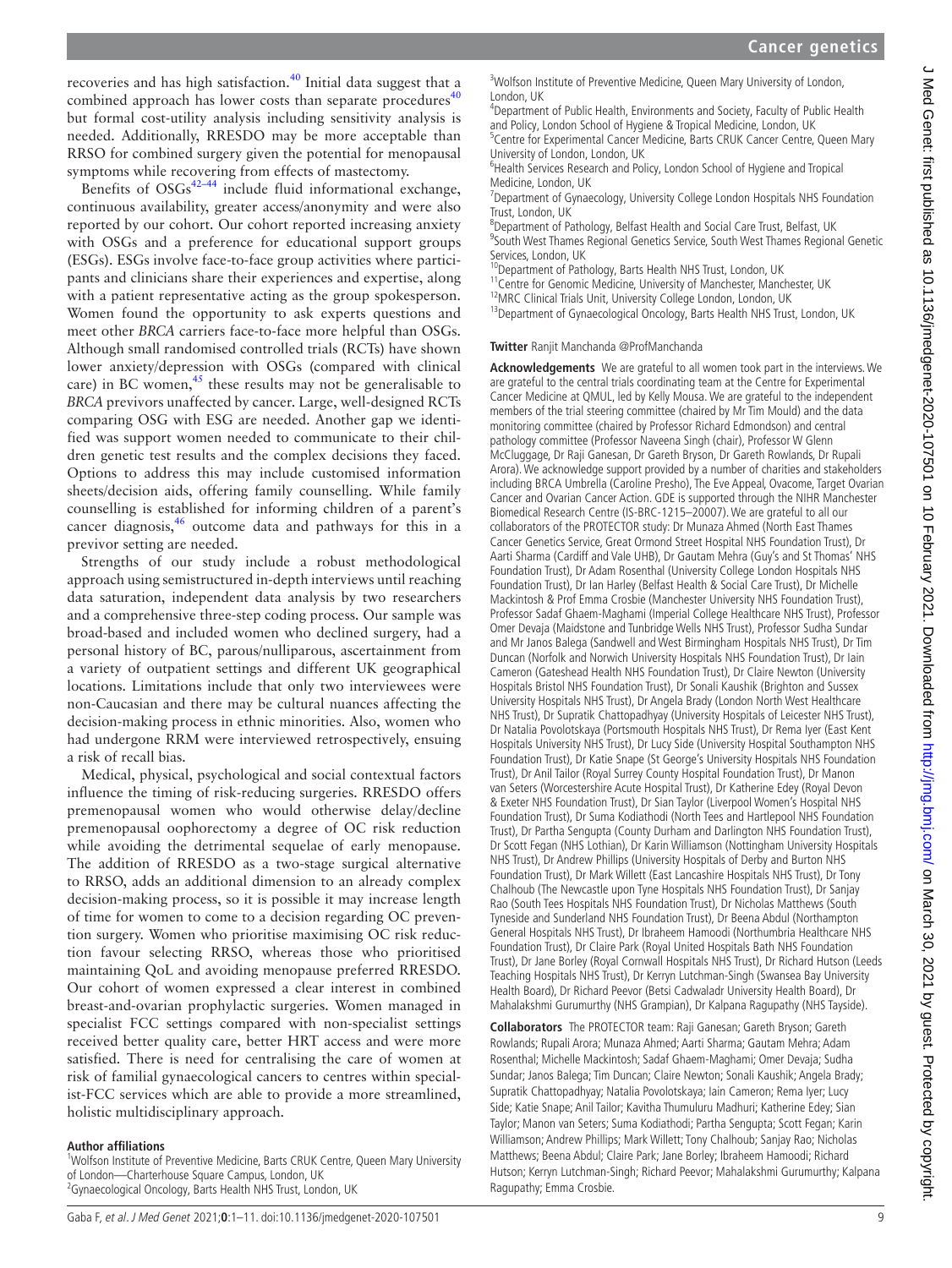# **Cancer genetics**

**Contributors** Conception of qualitative study: FG, RM. Qualitative design and development: FG, RM, DM. Qualitative data collection: FG. Trial management: FG, SR, CT, NS, GDE, UM, RL, ES, WGM, HH, RM. Data analysis: FG, SG, RM, DM. Preparation of tables and figures: FG, OE. Initial draft of manuscript: FG, RM, DM. Manuscript writing and approval: all authors.

**Funding** The study is supported by researchers at the Wolfson Institute of Preventive Medicine, Queen Mary University of London (C16420/A18066). This work was supported and funded by Barts and The London Charity and Rosetrees Trust.

**Disclaimer** The funding bodies had no role in the study design, data collection, analysis, interpretation or writing of the report or decision to submit for publication. The research team was independent of funders.

**Competing interests** RM declares research funding from Cancer Research UK and The Eve Appeal outside this work, an honorarium for grant review from Israel National Institute for Health Policy Research and honorarium for advisory board membership from Astrazeneca/MSD. RM is supported by an NHS Innovation Accelerator (NIA) Fellowship for population testing.

#### **Patient consent for publication** Not required.

**Ethics approval** The PROTECTOR Study received full ethics approval from London-Bloomsbury Research Ethics Committee (18/LO/0555). The study was registered with the International Standard Randomised Controlled Trial Number Register-ISRCTN 25173360 ([https://doi.org/10.1186/ISRCTN25173360\)](https://doi.org/10.1186/ISRCTN25173360).

**Provenance and peer review** Not commissioned; externally peer reviewed.

**Data availability statement** Data are available on reasonable request.

**Supplemental material** This content has been supplied by the author(s). It has not been vetted by BMJ Publishing Group Limited (BMJ) and may not have been peer-reviewed. Any opinions or recommendations discussed are solely those of the author(s) and are not endorsed by BMJ. BMJ disclaims all liability and responsibility arising from any reliance placed on the content. Where the content includes any translated material, BMJ does not warrant the accuracy and reliability of the translations (including but not limited to local regulations, clinical guidelines, terminology, drug names and drug dosages), and is not responsible for any error and/or omissions arising from translation and adaptation or otherwise.

**Open access** This is an open access article distributed in accordance with the Creative Commons Attribution Non Commercial (CC BY-NC 4.0) license, which permits others to distribute, remix, adapt, build upon this work non-commercially, and license their derivative works on different terms, provided the original work is properly cited, appropriate credit is given, any changes made indicated, and the use is non-commercial. See: <http://creativecommons.org/licenses/by-nc/4.0/>.

## **ORCID iDs**

Helen Hanson<http://orcid.org/0000-0002-3303-8713> Ranjit Manchanda <http://orcid.org/0000-0003-3381-5057>

## **REFERENCES**

- <span id="page-9-0"></span>1 Kuchenbaecker KB, Hopper JL, Barnes DR, Phillips K-A, Mooij TM, Roos-Blom M-J, Jervis S, van Leeuwen FE, Milne RL, Andrieu N, Goldgar DE, Terry MB, Rookus MA, Easton DF, Antoniou AC, McGuffog L, Evans DG, Barrowdale D, Frost D, Adlard J, Ong K-R, Izatt L, Tischkowitz M, Eeles R, Davidson R, Hodgson S, Ellis S, Nogues C, Lasset C, Stoppa-Lyonnet D, Fricker J-P, Faivre L, Berthet P, Hooning MJ, van der Kolk LE, Kets CM, Adank MA, John EM, Chung WK, Andrulis IL, Southey M, Daly MB, Buys SS, Osorio A, Engel C, Kast K, Schmutzler RK, Caldes T, Jakubowska A, Simard J, Friedlander ML, McLachlan S-A, Machackova E, Foretova L, Tan YY, Singer CF, Olah E, Gerdes A-M, Arver B, Olsson H, BRCA1 and BRCA2 Cohort Consortium. Risks of breast, ovarian, and contralateral breast cancer for BRCA1 and BRCA2 mutation carriers. [JAMA](http://dx.doi.org/10.1001/jama.2017.7112) 2017;317:2402–16.
- <span id="page-9-1"></span>2 Yang X, Leslie G, Doroszuk A, Schneider S, Allen J, Decker B, Dunning AM, Redman J, Scarth J, Plaskocinska I, Luccarini C, Shah M, Pooley K, Dorling L, Lee A, Adank MA, Adlard J, Aittomäki K, Andrulis IL, Ang P, Barwell J, Bernstein JL, Bobolis K, Borg Åke, Blomqvist C, Claes KBM, Concannon P, Cuggia A, Culver JO, Damiola F, de Pauw A, Diez O, Dolinsky JS, Domchek SM, Engel C, Evans DG, Fostira F, Garber J, Golmard L, Goode EL, Gruber SB, Hahnen E, Hake C, Heikkinen T, Hurley JE, Janavicius R, Kleibl Z, Kleiblova P, Konstantopoulou I, Kvist A, Laduca H, Lee ASG, Lesueur F, Maher ER, Mannermaa A, Manoukian S, McFarland R, McKinnon W, Meindl A, Metcalfe K, Mohd Taib NA, Moilanen J, Nathanson KL, Neuhausen S, Ng PS, Nguyen-Dumont T, Nielsen SM, Obermair F, Offit K, Olopade OI, Ottini L, Penkert J, Pylkäs K, Radice P, Ramus SJ, Rudaitis V, Side L, Silva-Smith R, Silvestri V, Skytte A-B, Slavin T, Soukupova J, Tondini C, Trainer AH, Unzeitig G, Usha L, van Overeem Hansen T, Whitworth J, Wood M, Yip CH, Yoon S-Y, Yussuf A, Zogopoulos G, Goldgar D, Hopper JL, Chenevix-Trench G, Pharoah P, George SHL, Balmaña J, Houdayer C, James P, El-Haffaf Z, Ehrencrona H, Janatova M, Peterlongo P, Nevanlinna H, Schmutzler R, Teo S-H, Robson M, Pal T, Couch F, Weitzel JN, Elliott A, Southey M, Winqvist R, Easton DF, Foulkes WD, Antoniou AC, Tischkowitz M. Cancer Risks Associated With Germline PALB2 Pathogenic Variants: An International Study of 524 Families. [J Clin Oncol](http://dx.doi.org/10.1200/JCO.19.01907) 2020;38:Jco1901907:674–85.
- 3 Yang X, Song H, Leslie G, Engel C, Hahnen E, Auber B, Horváth J, Kast K, Niederacher D, Turnbull C, Houlston R, Hanson H, Loveday C, Dolinsky JS, LaDuca H, Ramus SJ, Menon U, Rosenthal AN, Jacobs I, Gayther SA, Dicks E, Nevanlinna H, Aittomäki K, Pelttari LM, Ehrencrona H, Borg Åke, Kvist A, Rivera B, Hansen TVO, Djursby M, Lee A, Dennis J, Bowtell DD, Traficante N, Diez O, Balmaña J, Gruber SB, Chenevix-Trench G, Investigators kConFab, Jensen A, Kjær SK, Høgdall E, Castéra L, Garber J, Janavicius R, Osorio A, Golmard L, Vega A, Couch FJ, Robson M, Gronwald J, Domchek SM, Culver JO, de la Hoya M, Easton DF, Foulkes WD, Tischkowitz M, Meindl A, Schmutzler RK, Pharoah PDP, Antoniou AC. Ovarian and breast cancer risks associated with pathogenic variants in RAD51C and RAD51D. [J Natl Cancer Inst](http://dx.doi.org/10.1093/jnci/djaa030) 2020;112:1242-50.
- <span id="page-9-2"></span>4 NICE, Familial Breast Cancer. Classification and care of people at of familial breast cancer and management of breast cancer and related risks in people with a family history of breast cancer (CG164). London, UK: National Institute for Health and Care Excellence, 2013.
- <span id="page-9-3"></span>5 Cuzick J, Sestak I, Forbes JF, Dowsett M, Knox J, Cawthorn S, Saunders C, Roche N, Mansel RE, von Minckwitz G, Bonanni B, Palva T, Howell A, IBIS-II investigators. Anastrozole for prevention of breast cancer in high-risk postmenopausal women (IBIS-II): an international, double-blind, randomised placebo-controlled trial. [Lancet](http://dx.doi.org/10.1016/S0140-6736(13)62292-8) 2014;383:1041–8.
- <span id="page-9-12"></span>6 Cuzick J, Forbes JF, Sestak I, Cawthorn S, Hamed H, Holli K, Howell A, International Breast Cancer Intervention Study I Investigators. Long-term results of tamoxifen prophylaxis for breast cancer--96-month follow-up of the randomized IBIS-I trial. J .<br>[Natl Cancer Inst](http://dx.doi.org/10.1093/jnci/djk049) 2007;99:272-82.
- <span id="page-9-4"></span>7 Rebbeck TR, Friebel T, Lynch HT, Neuhausen SL, van 't Veer L, Garber JE, Evans GR, Narod SA, Isaacs C, Matloff E, Daly MB, Olopade OI, Weber BL. Bilateral prophylactic mastectomy reduces breast cancer risk in BRCA1 and BRCA2 mutation carriers: the PROSE Study Group. [J Clin Oncol](http://dx.doi.org/10.1200/JCO.2004.04.188) 2004;22:1055-62.
- <span id="page-9-5"></span>8 Parker WH, Feskanich D, Broder MS, Chang E, Shoupe D, Farquhar CM, Berek JS, Manson JE. Long-term mortality associated with oophorectomy compared with ovarian conservation in the nurses' health study. [Obstet Gynecol](http://dx.doi.org/10.1097/AOG.0b013e3182864350) 2013;121:709-16.
- 9 Fakkert IE, Abma EM, Westrik IG, Lefrandt JD, Wolffenbuttel BHR, Oosterwijk JC, Slart RHJA, van der Veer E, de Bock GH, Mourits MJE. Bone mineral density and fractures after risk-reducing salpingo-oophorectomy in women at increased risk for breast and ovarian cancer. [Eur J Cancer](http://dx.doi.org/10.1016/j.ejca.2014.11.022) 2015;51:400-8.
- 10 Fakkert IE, van der Veer E, Abma EM, Lefrandt JD, Wolffenbuttel BHR, Oosterwijk JC, Slart RHJA, Westrik IG, de Bock GH, Mourits MJE. Elevated bone turnover markers after risk-reducing salpingo-oophorectomy in women at increased risk for breast and ovarian cancer. [PLoS One](http://dx.doi.org/10.1371/journal.pone.0169673) 2017;12:e0169673.
- 11 Shuster LT, Gostout BS, Grossardt BR, Rocca WA. Prophylactic oophorectomy in premenopausal women and long-term health. [Menopause Int](http://dx.doi.org/10.1258/mi.2008.008016) 2008;14:111–6.
- 12 Rocca WA, Bower JH, Maraganore DM, Ahlskog JE, Grossardt BR, de Andrade M, Melton LJ. Increased risk of cognitive impairment or dementia in women who underwent oophorectomy before menopause. [Neurology](http://dx.doi.org/10.1212/01.wnl.0000276984.19542.e6) 2007;69:1074-83.
- 13 Gaba F, Manchanda R. Systematic review of acceptability, cardiovascular, neurological, bone health and HRT outcomes following risk reducing surgery in BRCA carriers. Best [Pract Res Clin Obstet Gynaecol](http://dx.doi.org/10.1016/j.bpobgyn.2020.01.006) 2020;65:46–65.
- <span id="page-9-6"></span>14 Gan C, Chenoy R, Chandrasekaran D, Brockbank E, Hollingworth A, Vimplis S, Lawrence AC, Jeyarajah AR, Oram D, Deo N, Saravanamuthu J, Lam SS, Faruqi A, Singh N, Manchanda R. Persistence of fimbrial tissue on the ovarian surface after salpingectomy. [Am J Obstet Gynecol](http://dx.doi.org/10.1016/j.ajog.2017.06.004) 2017;217:425.e1-16.
- <span id="page-9-7"></span>15 Howitt BE, Hanamornroongruang S, Lin DI, Conner JE, Schulte S, Horowitz N, Crum CP, Meserve EE. Evidence for a dualistic model of high-grade serous carcinoma: BRCA mutation status, histology, and tubal intraepithelial carcinoma. [Am J Surg Pathol](http://dx.doi.org/10.1097/PAS.0000000000000369) 2015;39:287–93.
- <span id="page-9-8"></span>16 Eckert MA, Pan S, Hernandez KM, Loth RM, Andrade J, Volchenboum SL, Faber P, Montag A, Lastra R, Peter ME, Yamada SD, Lengyel E. Genomics of ovarian cancer progression reveals diverse metastatic trajectories including intraepithelial metastasis to the fallopian tube. *[Cancer Discov](http://dx.doi.org/10.1158/2159-8290.CD-16-0607)* 2016;6:1342-51.
- <span id="page-9-9"></span>17 Gaba F, Piek J, Menon U, Manchanda R. Risk-reducing early salpingectomy and delayed oophorectomy as a two-staged alternative for primary prevention of ovarian cancer in women at increased risk: a commentary. [BJOG](http://dx.doi.org/10.1111/1471-0528.15651) 2019;126:831-9.
- <span id="page-9-10"></span>18 Arts-de Jong M, Harmsen MG, Hoogerbrugge N, Massuger LF, Hermens RP, de Hullu JA. Risk-reducing salpingectomy with delayed oophorectomy in BRCA1/2 mutation carriers: patients' and professionals' perspectives. [Gynecol Oncol](http://dx.doi.org/10.1016/j.ygyno.2014.12.031) 2015;136:305-10.
- <span id="page-9-11"></span>19 Gaba F, Blyuss O, Chandrasekaran D, Osman M, Goyal S, Gan C, Izatt L, Tripathi V, Esteban I, McNicol L, Ragupathy K, Crawford R, Evans DG, Legood R, Menon U, Manchanda R. Attitudes towards risk-reducing early salpingectomy with delayed oophorectomy for ovarian cancer prevention: a cohort study. [BJOG](http://dx.doi.org/10.1111/1471-0528.16424) 2020. doi:10.1111/1471-0528.16424. [Epub ahead of print: 16 Aug 2020].
- <span id="page-9-14"></span>20 Hallowell N. A qualitative study of the information needs of high-risk women undergoing prophylactic oophorectomy. [Psychooncology](http://dx.doi.org/10.1002/1099-1611(200011/12)9:6<486::AID-PON478>3.0.CO;2-Y) 2000;9:486-95.
- 21 Hallowell N, Jacobs I, Richards M, Mackay J, Gore M. Surveillance or surgery? A description of the factors that influence high risk premenopausal women's decisions about prophylactic oophorectomy. [J Med Genet](http://dx.doi.org/10.1136/jmg.38.10.683) 2001;38:683–91.
- <span id="page-9-13"></span>22 Babb SA, Swisher EM, Heller HN, Whelan AJ, Mutch DG, Herzog TJ, Rader JS. Qualitative evaluation of medical information processing needs of 60 women choosing ovarian cancer surveillance or prophylactic oophorectomy. [J Genet Couns](http://dx.doi.org/10.1023/A:1014571420844) 2002;11:81–96.